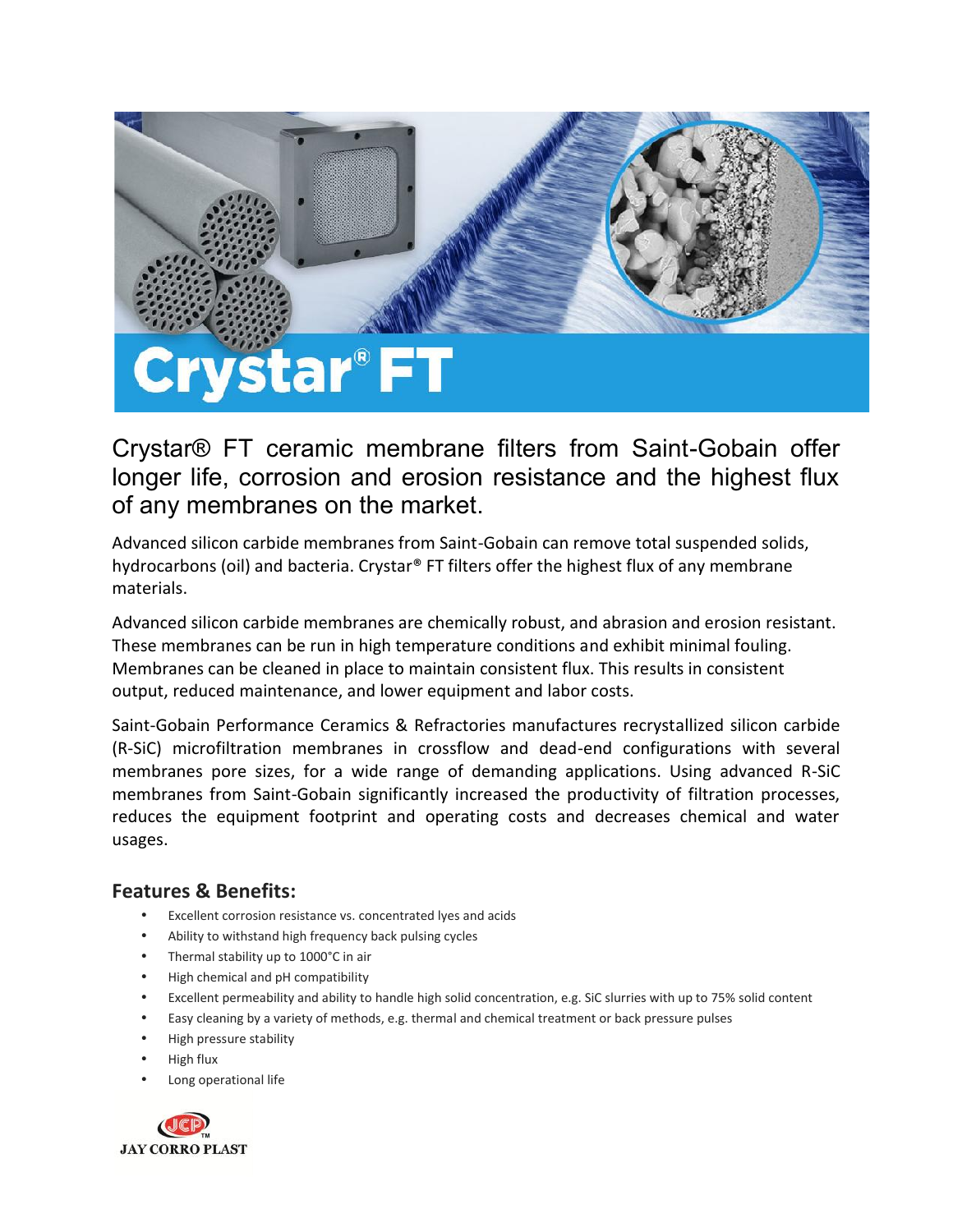### **Crystar® FT recrystallized SiC membranes recrystallized SiC**

Saint-Gobain Ceramic Materials is an institution in the field of advanced engineered materials, providing unmatched expertise when it comes to ceramics technology. More specifically, Saint-Gobain Performance Ceramics & Refractories have been providing unique and high added value silicon carbide based solutions for decades, including the first-to-market recrystallized silicon carbide (R-SiC) product. This outstanding ceramic forms the basis of our Crystar<sup>®</sup> filtration technology (FT). Saint-Gobain Ceramic Materials is an institution in the field of advanced engineered materials, punmatched expertise when it comes to ceramics technology. More specifically, Saint-Gobain<br>Performance Ceramics & Refractories

| <b>Products</b> |                                                                                                                                                                                                                                                                                                                                                                                                                                                        |  |  |
|-----------------|--------------------------------------------------------------------------------------------------------------------------------------------------------------------------------------------------------------------------------------------------------------------------------------------------------------------------------------------------------------------------------------------------------------------------------------------------------|--|--|
|                 | Crystar <sup>®</sup> Dead-End Technology<br>Crystar <sup>®</sup> dead-end filtration components are monolith<br>components with a unique honeycomb structure allowing<br>great compactness and efficient operation. They are<br>certified for swimming pool and drinking water according<br>to USA norm NSF 50/61.                                                                                                                                     |  |  |
|                 | <b>Crystar<sup>®</sup> FT Cross-Flow Technology</b><br>Crystar <sup>®</sup> crossflow filtration components comprise<br>tubular components fabricated from multiple layers of<br>recrystallized silicon carbide. They have the most<br>permeable carriers on the market, which enables high<br>permeate transfer and very effective backwash or back<br>flush operations. They are certified for food contact<br>according to EU regulation 1935-2004. |  |  |

### **Crystar FT® silicon carbide membranes for filtration applications**

Crystar® FT membranes, using porous re-crystallized silicon carbide (R-SiC), have everything a liquid filtration membrane needs. They are chemically robust and withstand high corrosive solvents, such as strong acids, lye or concentrated NaOH solutions (pH 0 to pH 14), they endure high temperatures with excellent thermal shock resistance and exhibit low fouling behavior, especially to organic matter. filtration membrane needs. They are chemically robust and withstand high corrosive solvents, such as<br>strong acids, lye or concentrated NaOH solutions (pH 0 to pH 14), they endure high temperatures with<br>excellent thermal sh

Thanks to these outstanding properties, Crystar® FT filters are optimal for a wide range of filtration applications, including wine and beer clarification, municipal drinking water treatment, oil and gas produced water cleaning, industrial wastewater purification, swimming pool water preparation, as well as other liquid treatment processes.

Crystar® FT membranes can withstand harsh clean in place (CIP) chemical cleaning to fully recover their initial permeability. The cleaning cycles, typically at 40° C to 80° C, can be performed with fast temperature ramp-up and cool down so as to reduce the filtration system downtime. Following cleaning, the filters are practically in an "as new" state. This results in consistent output, reduced maintenance and lower equipment and labor costs. Back flushing or backwashing with air or permeate can also be efficiently carried out thanks to very high permeability of the carrier. These intermediated cleaning operations allow extending the filtration cycles in between CIP's. Crystar® FT membranes can withstand harsh clean in place (CIP) chemical cleaning to fully recover their initial permeability. The cleaning cycles, typically at 40° C to 80° C, can be performed with fast temperature ramp-up

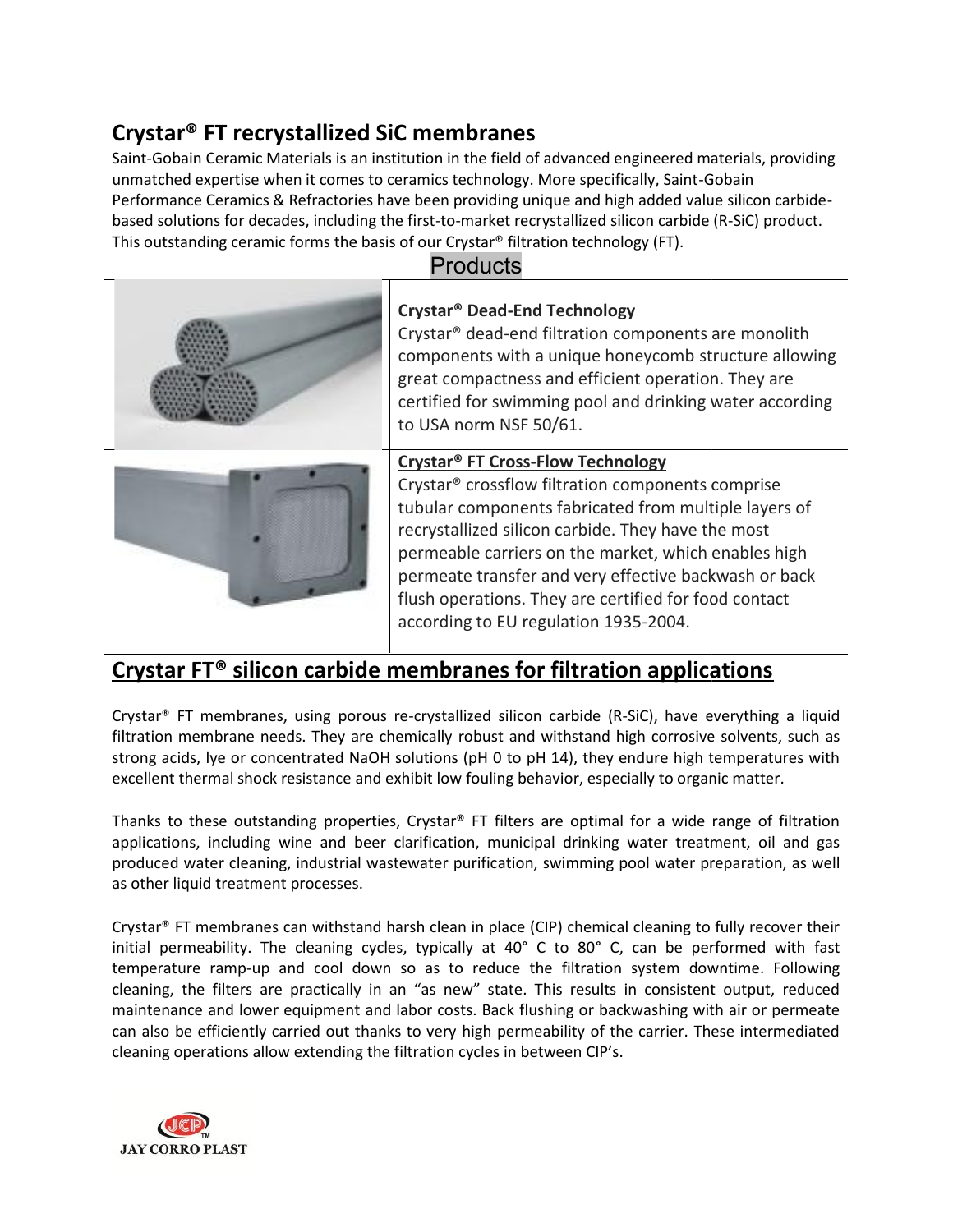Saint-Gobain manufactures Crystar® FT filters via a multi-step process where the membrane is applied onto the channel walls of a porous R-SiC carrier structure. The carrier material is extruded to form honeycombs or multi-channel tubular shapes. The tailored, multi-layer membrane on top of the carrier consists of R-SiC as well, and serves as the functional layer in the filtration process. Two configurations are available.

#### **Cross flow filtration:**

Tubular crossflow filters are used for the clarification of wine and for the treatment of industrial effluents, among other applications. Source: Saint-Gobain Performance Ceramics & Refractories

- Crossflow filtration uses a selective porous membrane that filters highly loaded liquids for purification or clarification. Tubular crossflow filters have been used for the clarification of wine, along with the filtration of dairy, fruit juices and water, for chemical recovery and for the treatment of challenging industrial effluents.
- Crossflow filtration gets its name because the majority of the feed flow travels longitudinally along the surface of the filter channels, whereas the filtered permeate flows radially through the carrier porosity. The structure of the traditional crossflow filters is tubular and consists of a carrier that is the base material, and on top of it is the filtration membrane, which is a thin, porous layer applied on the carrier.

The efficiency of crossflow filtration technology to treat highly loaded and high fouling streams, makes it widely used in industries around the globe. Crystar® FT ceramic membranes are the next generation of ceramic microfiltration.

#### **Dead end filtration:**

In dead end filtration, all the water that enters the channels of the filter is pressed through the membrane. The filters developed by Saint-Gobain consist of multiple parallel channels that are alternately open and closed at the inlet and outlet faces. The water enters through the inlet channels, is filtered by a membrane with fine pores, passes through the wall of the channel and leaves the filter through the outlet channels**.** Dead end filters have parallel channels that are alternatively open and closed.

#### **Gobain Performance Ceramics & Refractories :**

This filtration technology is more economical than the crossflow one in terms of energy consumption. The high surface area honeycomb geometry is extremely compact. Combined with the specific properties of the R-SiC carrier and membrane, high permeate fluxes can be achieved at low operation pressures, with very good filtration efficiency for microorganisms and suspended solids. Water consumption for backwash operations is very low.

Applications include drinking water production from surface water or groundwater, swimming pool filtration and pretreatment for reverse osmosis in seawater desalination.

For more information, visit our new web : www.crystarfiltration.saint-gobain.com.

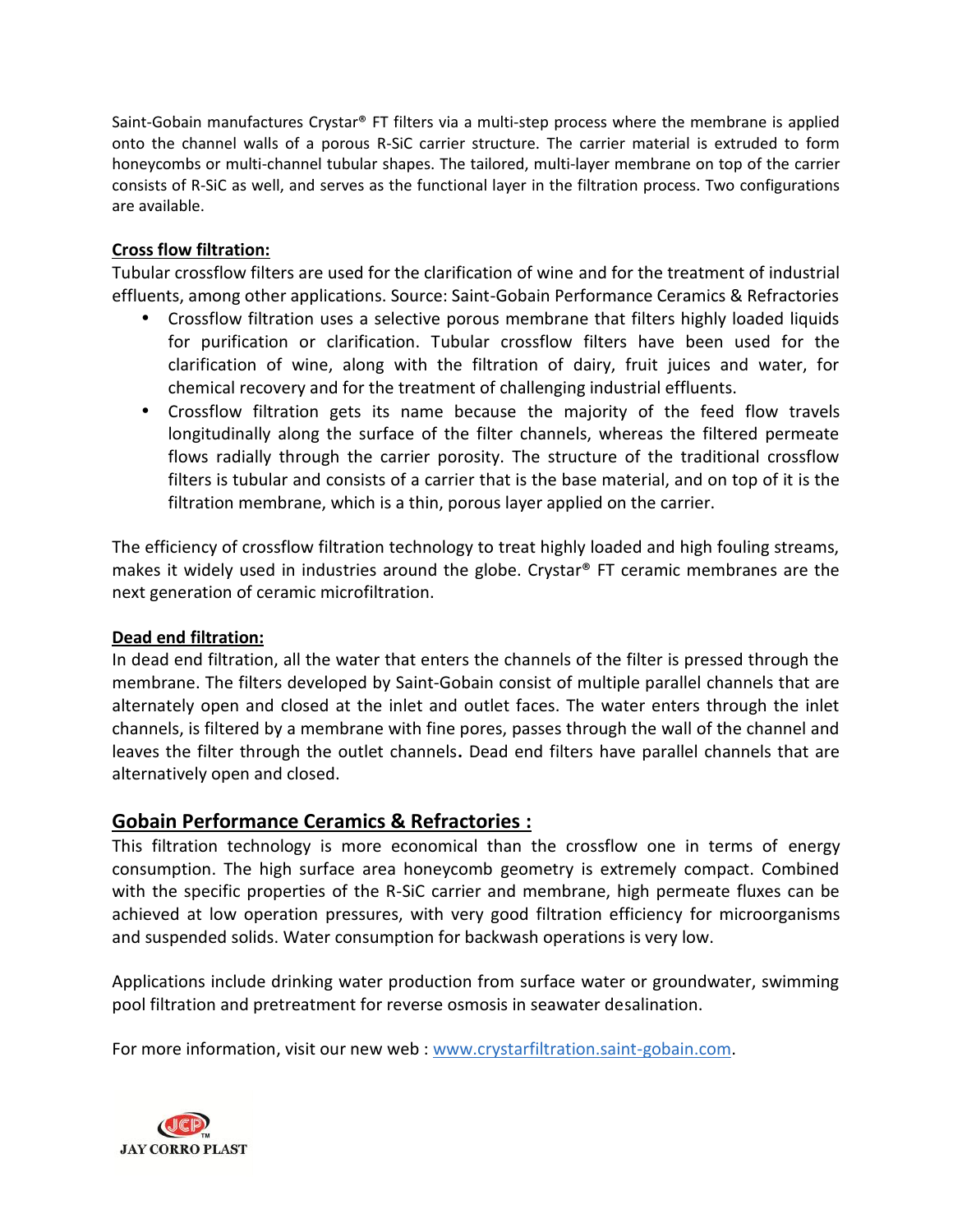# **Crystar® FT Ceramic Membrane Filters**

How will you deal with produced water?



From public outcry about the environmental impact of fracking, to disposal regulations, limited number of disposal wells, and trucking and infrastructure issues, the focus on water recycling is becoming more critical than ever.

Water resources are becoming scarce. Cost effective water recycling is critical to the success of the expanding global fracking oil and gas activities.

Using advanced silicon carbide membranes from Saint-Gobain significantly reduces the equipment footprint, capital costs, shortens the water treatment process and reduces chemical usage.

Saint-Gobain is a worldwide leader in combining material and forming process expertise with application understanding to offer standard and customized ceramic membranes for challenging liquid filtration applications.

### Ceramic filter applications

- Applications that involve extreme conditions, such as extreme high temperatures, pressures or pressure pulses and high corrosive solvents such as strong acids or lyes.
- Filtration of media containing abrasive particles or for high solids bulk processes.

#### **Features & Benefits:**

Customers can benefit from Using Crystar® FT ceramic filters instead of  $Al_2O_3$  or polymer systems.

| • Excellent corrosion resistance<br>VS.           |                                          |
|---------------------------------------------------|------------------------------------------|
| concentrated lyes and acids                       | Ability to withstand high frequency      |
| • Thermal stability up to $1000^{\circ}$ C in air | backpulsing cycles                       |
| • Excellent permeability and ability to           | • High chemical and pH compatibility     |
| handle high solid concentration, e.g. SiC         | • Easy cleaning by a variety of methods, |
| slurries with up to 75% solid content             | e.g. thermal and chemical treatment or   |
| • High pressure stability                         | back pressure pulses                     |
| High flux                                         | Long operational life                    |

#### **Crystar® filter technology (CFT): Ceramic filters are made of recrystallized SiC (RSiC).**

Crystar® FT ceramic filters are typically made of:

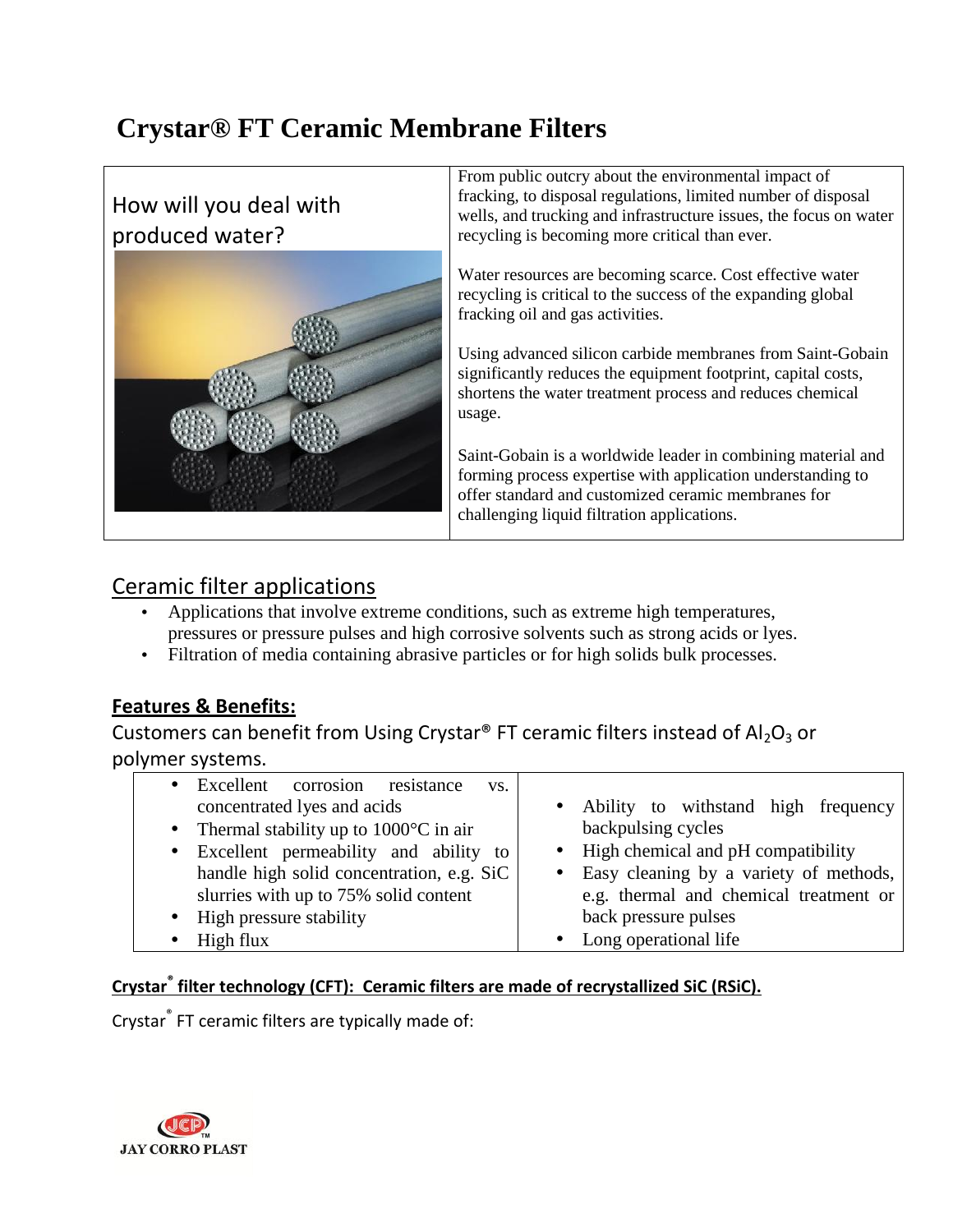| A multilayer membrane that is the functional<br>layer for the different filtration processes | A carrier material, whose particular features are<br>the high porosity and large pores ( $D_{50}$ >25 micron),<br>that provide excellent permeability |
|----------------------------------------------------------------------------------------------|-------------------------------------------------------------------------------------------------------------------------------------------------------|
|                                                                                              |                                                                                                                                                       |

# **Specifications**

| Typical properties of Crystar® FT (Carrier material) |                                     |  |
|------------------------------------------------------|-------------------------------------|--|
| SiC content                                          | 99%                                 |  |
| Chemical resistance                                  | 0 to 14 PH value                    |  |
| Maximum application temperature                      | $< 1000$ <sup>o</sup> C (in air)    |  |
| Porosity                                             | 40%                                 |  |
| Thermal expansion $(20^{\circ} - 1100^{\circ}C)$     | $4.8 K1*106$                        |  |
| Pore size                                            | 30 micron                           |  |
| Flux (carrier) $*$                                   | $140 \text{ m}^3/\text{m}^2$ /har/h |  |
| Back pulse pressure                                  | max. 6 bar                          |  |
| Cracking pressure                                    | $> 100$ bar                         |  |
| Tolerable transmembrane pressure                     | max. 6 bar                          |  |
| Filter area ( $\varnothing$ = 32 mm, L = 1000 mm)    | $0.42 \; \mathrm{m}^2$              |  |
| Weight                                               | $< 1000$ g/m                        |  |

\* Area of filter carrier: tube of  $\varnothing$  30.5 mm (mean  $\varnothing$  of outer wall)

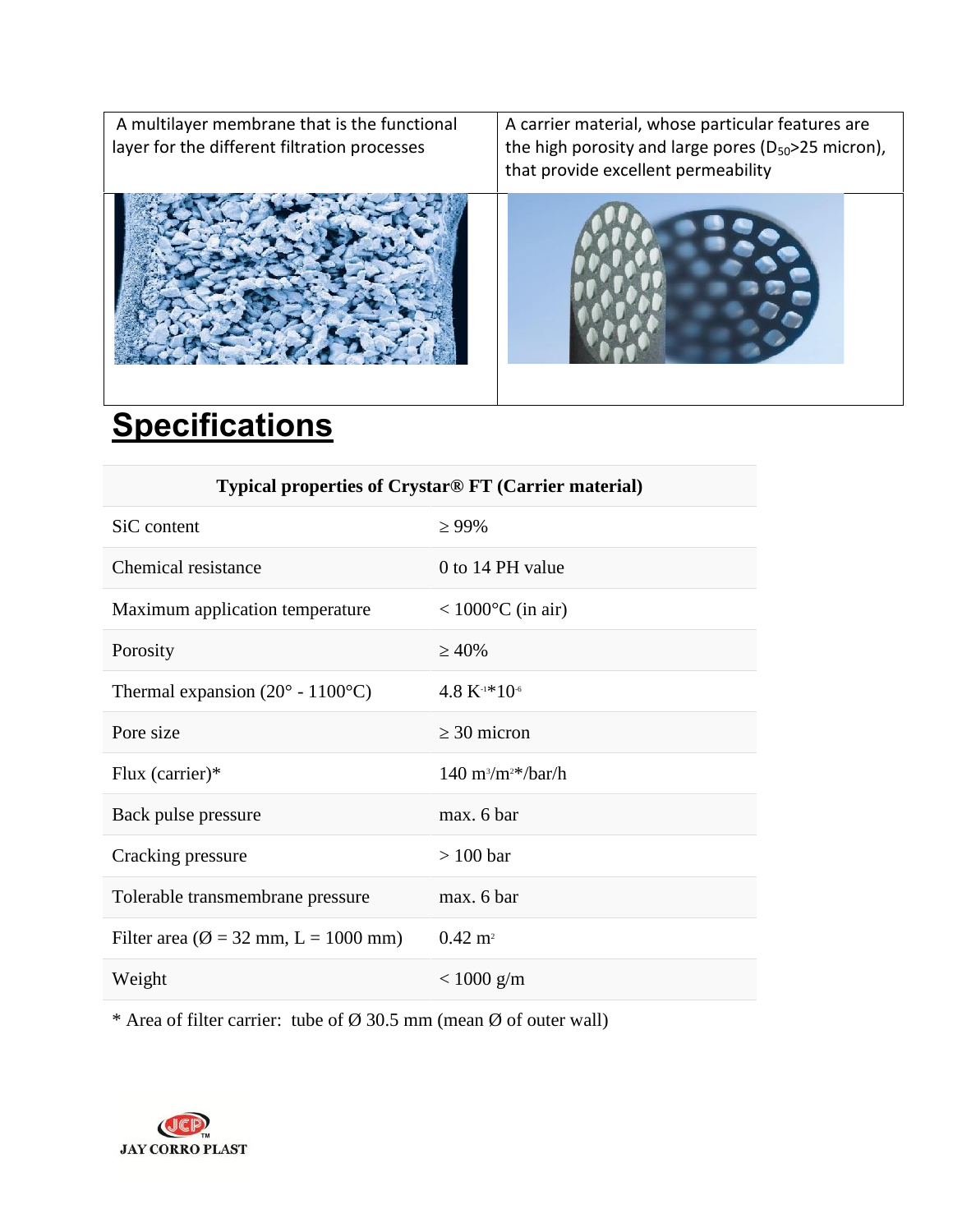#### **Case Study :**

#### **Membranes Crystar® HiPur and HiFlo: a revolution in recreational water filtration!**

Saint-Gobain designs, manufactures and distributes materials and solutions which are key ingredients in the wellbeing of each of us and the future of all. The development of Crystar® ceramic membranes perfectly reflects this strategy: a filtration technology that improves recreational water quality assures the safety of swimmers and ensures their wellbeing to the fullest.

Crystar® Filtration Technology is the product of years of R&D carried out in Germany and France. These filtration membranes are made of recrystallized silicon carbide, a special ceramic that exhibits unmatched permeability to water and excellent resistance to chemicals and abrasion. As a result, these membranes have long lifetimes and offer significant energy savings to the users.

Another key benefit of Crystar® FT is the filtrate water quality, which is close to drinking water (reduce turbidity by 40%, reduce chloramines by 40%, reduce trihalomethanes by 30% when compared to sand filters). This is all the more important in public pools, a very good medium for growth and proliferation of dangerous microbes. The reduction in chloramines makes the water less irritating for the skin and eyes, and reduces the risk of respiratory diseases for people frequently using indoor pools.



The honeycomb structure of the filtration membrane has channels alternatively plugged at inlet and outlet surfaces.

The filtration membranes have external dimensions of only  $149 \times 149 \times 1000$  mm, but provide 11 m² of filtration area thanks to to their internal honeycomb geometry. These ceramic parts are installed in housings that connect them to the filtration system.

This specific geometry allows for fast backwash cycles with low water consumption. Indeed,

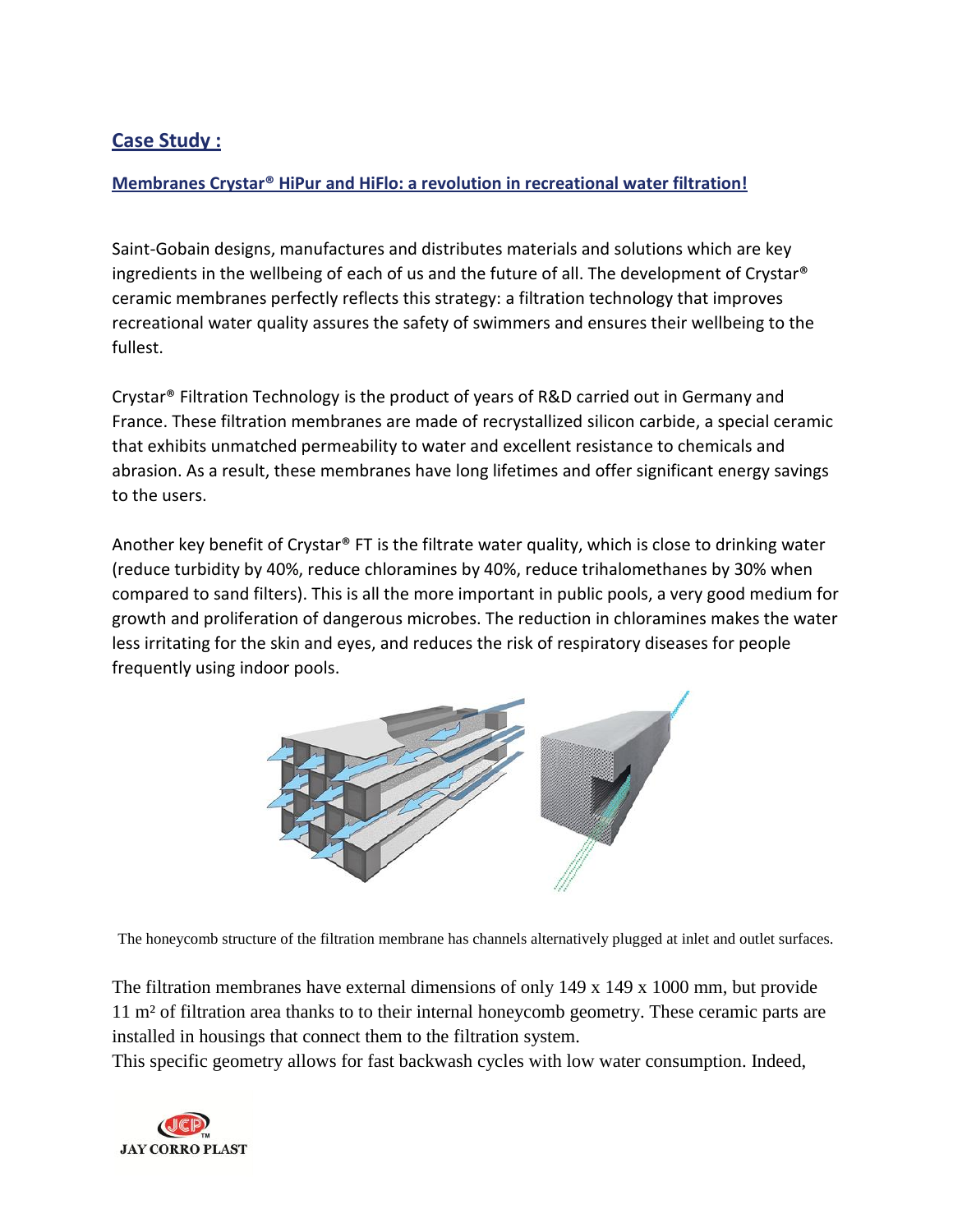current users report reduction in backwash water consumption up to 70% when compared to sand filters. Only 30-60 liters are enough to clean a CRYSTAR® FT membrane.



*With a housing (2000 x 1 800 x 650 mm) containing 12 Crystar® HiPur membranes, a filtration capacity Of 72 m3/h can be reached. With Crystar® HiFlo, the same housing will have a filtration capacity of 170 m3/h*.

The use of a filtration medium with a well- engineered and controlled pore size ensures a superior and reliable removal of particles and microorganisms. As an example, Crystar® HiFlo membranes can remove Cryptosporidium, a dangerous and chlorine-resistant microbe, with 99.996% efficiency, according to a recent study performed at the University of North Carolina – Charlotte in the USA.

It is worth noting that the first filtration system equipped with Crystar® membranes was installed in Rödental, Germany, in 2012. During many months, the water quality of the pool was rigorously checked following the DIN norm 19643 and exceeded by far all its requirements.

Other swimming pools in Germany, Norway, Sweden and France have adopted this innovative filtration technology.

With Crystar<sup>®</sup> FT, Saint-Gobain provides pool owners with a filtration technology that lowers operational costs. Furthermore, it reduces the environmental impact (water, energy and chemicals consumption) and increases water safety for swimmers.

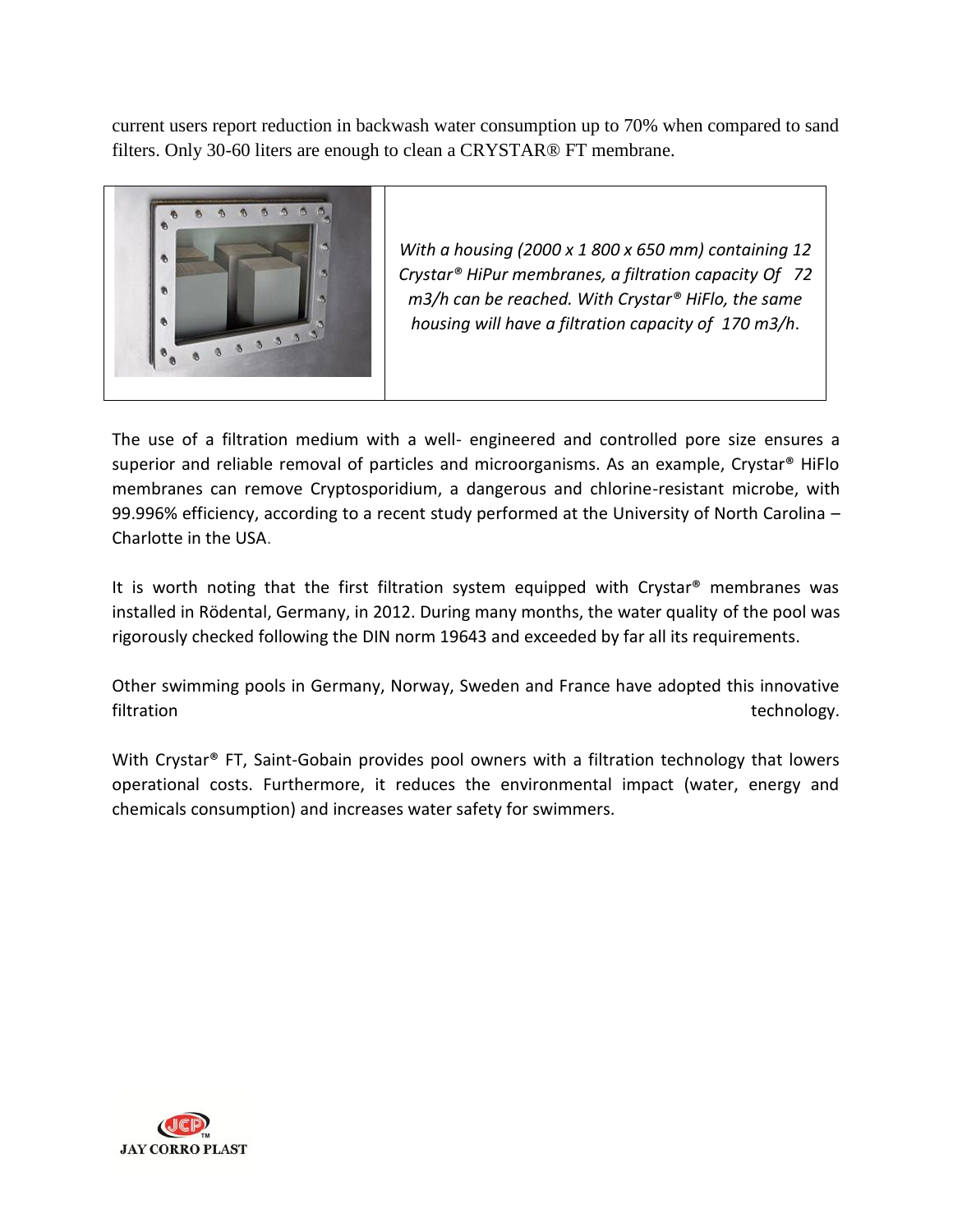# About Crystar® Filtration

Crystar® filtration technology comprehends high purity recrystallized silicon carbide ceramic membranes, delivering advanced liquid microfiltration for applications encompassing beverage clarification...

#### History and Expertise with Cutting Edge Ceramic Materials

Saint-Gobain Ceramic Materials is an institution in the field of advanced engineered materials, providing unmatched expertise when it comes to ceramics technology. More specifically, Saint- Gobain Performance Ceramics & Refractories have been providing unique and high added value silicon carbide-based solutions for decades, including the first-to-market recrystallized silicon carbide (R-SiC) product. This outstanding ceramic forms the basis of our Crystar® filtration technology.

Crystar® FT is designed for liquid purity, security, and sustainability. The demands of filtration have changed dramatically over the years, as growing global population forces industries to adopt more demanding processing capabilities to satisfy the needs of global sustainability efforts. This technology is central to the sustainability vision of Saint-Gobain.

#### Sustainability Vision of Saint-Gobain

We classify sustainability as a megatrend. This is an over-arching belief that commands the directions of the business world for an extended period. It has changed the way we conduct ourselves from day-to-day, and how industries operate on a massive scale. Saint-Gobain designs, manufactures and distributes materials and solutions which are key ingredients in the well being of each of us and the future of all. They provide comfort, performance and safety while addressing the challenges of sustainable construction, resource efficiency and climate change.

With Crystar<sup>®</sup> FT membranes, Saint-Gobain is committed to improving the sustainability of sectors as diverse as water/wastewater, industrial processes & life sciences, and recreational water, with new and innovative products.

We aim to make sustainability a driving force for every liquid filtration sector. Crystar<sup>®</sup> FT technology provides microfiltration of leading efficiency, with consistent retention, excellent filtrate quality at high fluxes, and operation with low consumption of energy, water and chemicals.

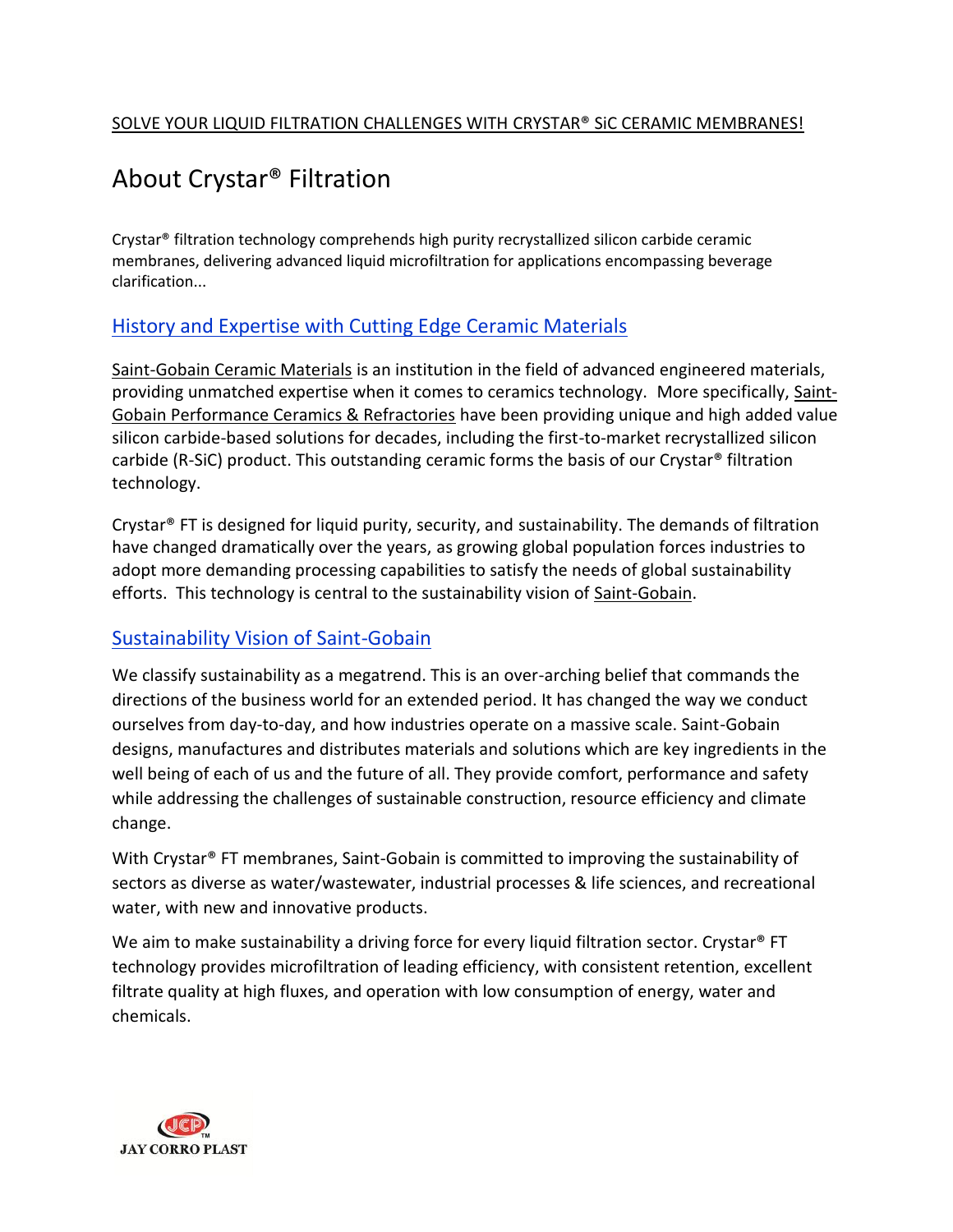#### **Water, the World's Most Valuable Resource**

We all need water to survive. It is fundamental to our diet and a key component in industrial processes worldwide. Saint-Gobain is committed to reducing its own water usage and to improving technologies to provide better water usage for a more sustainable future.

#### **Growth of the Global Population**

According to current estimates, half of the world's population will suffer from water shortages by 2050. Reducing the amount of water that we waste and improving recovery and recycling methods is critical for ensuring water security and quality for the next generation and beyond.

#### **Food Scarcity and Security**

With an ever-growing and more demanding global population, it is essential that food and beverage products are safe to consume, have long shelf life stability and yields the expected nutritional benefits to humans. Our Crystar® membranes offer a consistent solution for F&B processing to meet these needs.

## Industrial Processes & Life **Sciences**

Purity and reliability are paramount in industrial applications such as powders separation, and chemicals recovery, as well as food and beverage and biotechnology processes such as clarification and bacteria removal. Crystar® silicon

carbide microfiltration can support the manufacturing of high value products with consistent retention cut-offs and long lifetime with very effective operating conditions for filtration and cleaning cycles.

Ceramic microfiltration (MF) membranes have been used for some decades on specific applications like dairy processing or pharmaceutical broth filtration. Now the technology is also finding

### Water & Waste **Water**

Sustainability is increasingly important in every major industrial sector, with a large focus on the recovery of waste water and production of high

quality process water. Additionally, increasing needs for drinking water availability, safety, and quality also calls for the development of better water treatment technologies. Crystar® ceramic microfiltration is ideal for recycling difficult industrial waste waters, for instance as a polishing step to prepare water

with consistent and reliable quality prior to reverse osmosis or nanofiltration processes.

Crystar membranes also provides an excellent alternative in drinking water production plants, thanks to excellent permeate qualities, high water recovery rates, low pressure operation and unmatched compactness.

# Recreational Water

Ceramic membranes for recreational water filtration can drastically improve the cleaning and disinfection processes of swimming pools, spas, and splash pads. They reduce the risk of swimmers encountering harmful microorganisms such as legionella, cryptosporidium, and giardia, while enhancing the water quality through a reduction of aggressive compounds such as chloramines and trihalomethanes. They are also instrumental in the manufacture of cutting-edge pool designs using compact filtration systems with low water and energy consumption.

Pool filtration has changed. Crystar® ceramic membranes provide a new industry benchmark for water quality and cost efficiency. Conventional pool filtration systems such as sand filters fail to provide an effective barrier against various pathogenic organisms and bacteria owing to their large pore size structures. As a consequence, the efficiency of disinfection must rely only on chlorine or other chemical treatments, which can lead to the generation harmful by-products. Crystar membranes work in conjunction with chlorination and other water treatment technologies to provide safe and pleasant pool water with significant operational cost savings.

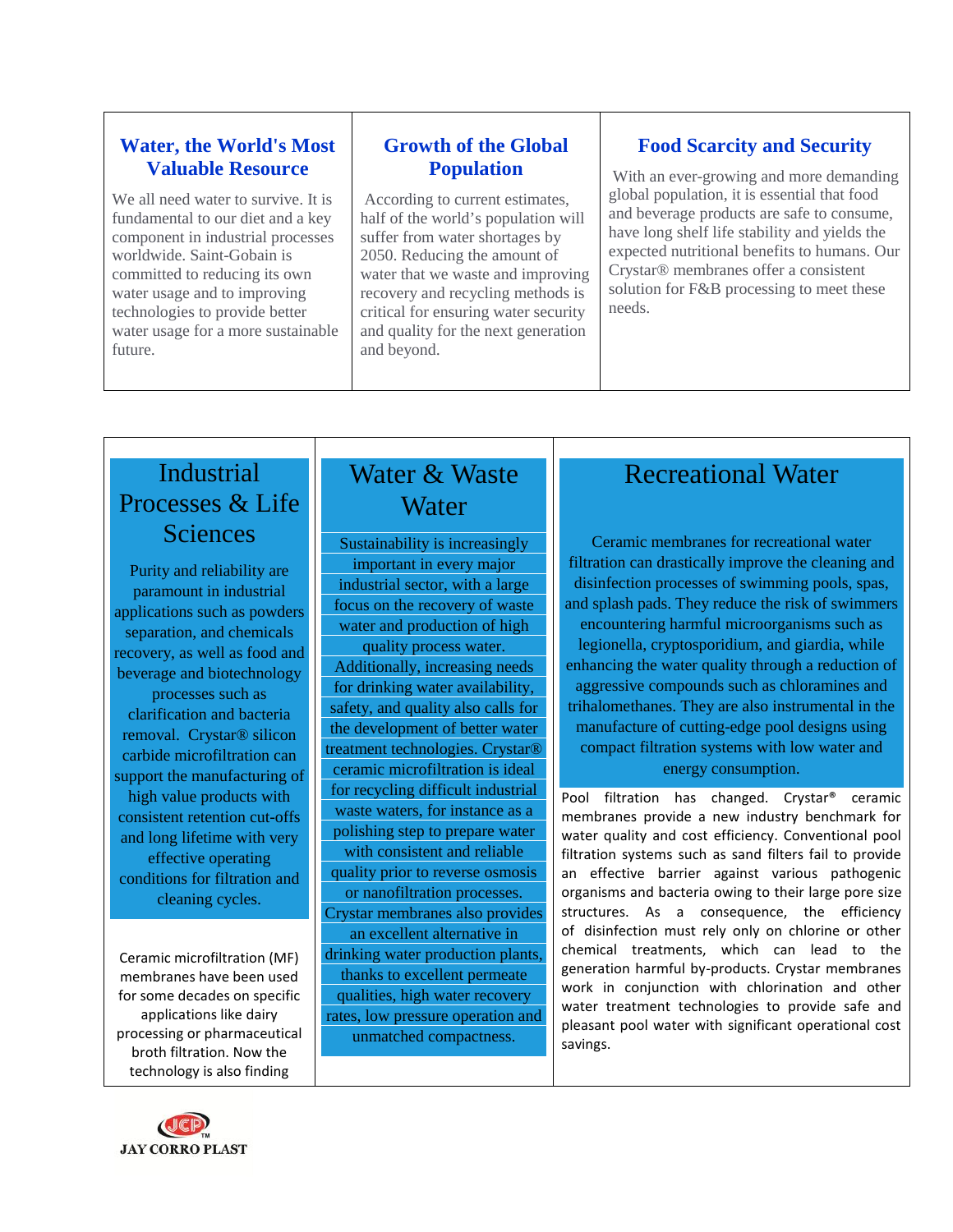additional pervasive uses in various industrial processes and life science spaces.

**Crystar® ceramic membranes** have been engineered to enhance the performance of a range of microfiltration applications, with enhanced corrosion and thermal shock resistances, improved flux, and outstanding retention of extremely small particles.

The benefits of ceramic microfiltration membranes vary depending on the application, but they all translate to enhanced productivity by enabling longer periods of filter operation and reduced downtime for mandatory maintenance and cleaning operations. Saint-Gobain's Crystar products take end users to a step further in terms of productivity, thanks to more efficient and faster cleaning processes made possible by the outstanding chemical and thermal shock resistance of recrystallized silicon carbide. Crystar® FT membranes are available in both **cross flow** and **dead end** configurations, enabling installation in a range of process and life science facilities.

Improve Water Savings, Water Security, and Water Safety

Every day, 2 million tons of sewage, industrial, and agricultural waste are discharged into the world's water. Sustainability is increasingly important for global infrastructures attempting to meet

growing demands without commensurately increasing their environmental footprint. In the water and waste water sector, this translates as a desire to improve water savings, water security, and water safety. The scarcity of water has become a significant issue for the developed and the developing world. Indeed, a water gap of 40% is predicted by 2030 if no actions are taken to recover and reuse water.

#### **Crystar® ceramic**

**membranes** were engineered for cutting-edge water microfiltration that provides a cost-effective method for the production of **drinking water** and the recycling of **waste water**. This innovative water microfiltration technology is comprised of multiple layers of recrystallized silicon carbide, with high filtration areas and improved filtration fluxes. **Crystar ceramic membranes** have been engineered for both cross flow and dead-end water microfiltration, with an extensive range of potential applications in the water and waste water sector. A Compact and Environmentally Friendly Filtration Technology

Crystar® ceramic membranes filter pool water a unique **honeycomb** dead-end **architecture** of parallel channels with stable and well-engineered porous microstructure. This specific geometry features a very high filtration area in compact filtration membrane elements (11 m<sup>2</sup> in a filtration membrane element of 149 x 149 x 1000 mm). Combined with the modular design of filtration systems, Crystar filtration technology is the perfect solution for filtration systems installation or upgrading in limited spaces or with difficult access.

The honeycomb geometry also allows for fast backwash cycles with low water consumption. Only 30-80 liters are needed during a backflush of 3 to 5 seconds to clean a Crystar® membrane. Frequent backwashing of the filtration membranes contributes to the reduction of chloramines and trihalomethanes, reducing skin and eye irritation as well as the risk of diseases such as asthma and allergy due to the long term exposure to these chlorinated compounds.

Finally, the high permeability of recrystallized silicon carbide allows for low pressure operation, typically in the range of 0.1 to 0.5 bars (1 to 5 meters of water column). The filtration membrane elements can be built into vacuum or pressure housings depending upon the application requirements.

#### **A Physical Barrier Against Micro-Organisms**

Crystar® ceramic membranes feature 40% of open porosity with membranes as small as 0.25 micrometers (µm) in pore size. As a consequence, it offers a unique combination of water permeability with **micro-organism retention efficiency** that is vastly improved over standard pool filtration systems. The stability of the ceramic silicon carbide microstructure provides a reliable filtration barrier, contrary to granular media filters, which can be subject to gradual degradation and loss of efficiency.

#### Crystar® HiFlo

The **Crystar® HiFlo** membrane (4 µm pore size), for example, can retain chlorine-resistant Cryptosporidium and Giardia protozoa with an efficiency of 99.996%. Outbreaks of these dangerous micro-organisms have caused multiple pool closures all over the world. Crystar® HiFlo shows an outstanding trade-off between water filtration capacity and filtration efficiency.

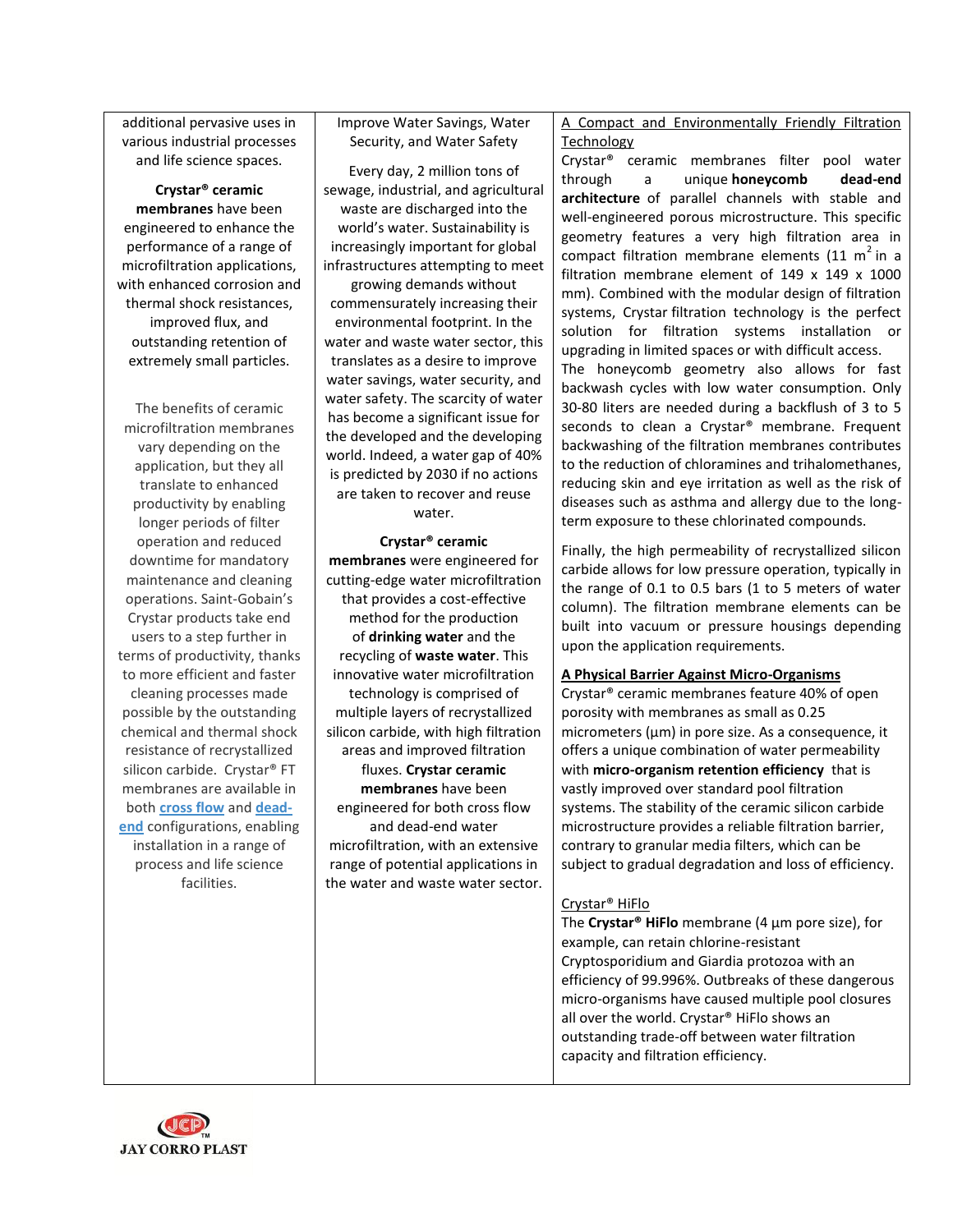|                                                                                                                                                                                                                                                                                                                                                                                                                                                                                              |                                                                                                                                                                                                                                                                                                                                                                                                                                                                                                    | Crystar <sup>®</sup> HiPur<br>The Crystar <sup>®</sup> HiPur membrane (0.25 $\mu$ m) can filter<br>Legionella and Pseudomonas Aeruginosa with a<br>measured efficiency above 99.999% and viruses with<br>efficiencies above 98%.<br>This product is suitable for therapy pools and spa<br>filtration, providing sanitary and excellent water, with<br>a low need for chemicals, for the comfort and<br>enjoyment of swimmers. CONTACT :<br><b>Document Center</b><br><b>Recreational Water Calculator Estimates</b><br>Ceramic Membrane Requirements &<br>Performance<br><b>Recreational Water Calculator</b> |
|----------------------------------------------------------------------------------------------------------------------------------------------------------------------------------------------------------------------------------------------------------------------------------------------------------------------------------------------------------------------------------------------------------------------------------------------------------------------------------------------|----------------------------------------------------------------------------------------------------------------------------------------------------------------------------------------------------------------------------------------------------------------------------------------------------------------------------------------------------------------------------------------------------------------------------------------------------------------------------------------------------|---------------------------------------------------------------------------------------------------------------------------------------------------------------------------------------------------------------------------------------------------------------------------------------------------------------------------------------------------------------------------------------------------------------------------------------------------------------------------------------------------------------------------------------------------------------------------------------------------------------|
| <b>Application:</b>                                                                                                                                                                                                                                                                                                                                                                                                                                                                          | <b>Application:</b>                                                                                                                                                                                                                                                                                                                                                                                                                                                                                | <b>Application</b>                                                                                                                                                                                                                                                                                                                                                                                                                                                                                                                                                                                            |
| 1. Food $\&$<br><b>Beverage</b><br>Crystar <sup>®</sup> membranes are an<br>ideal alternative to titanium<br>dioxide (TiO2) and other<br>oxide ceramic membranes, to<br>polymeric<br>hollow<br>fiber<br>membranes,<br>well<br>as<br>as<br>Kieselguhr filters in the food<br>and beverage sector. They<br>offer enhanced retention of<br>suspended<br>compounds<br>- of<br>organic<br>and<br>inorganic<br>compositions combined with consumption and pollution<br>higher<br>permeate<br>flux, | 1. Industrial Waste<br>Water<br>Industrial<br>waste<br>water<br><i>is</i><br>responsible for as much as 16%<br>of the world's annual freshwater<br>withdrawals. This effluent is<br>typically comprised of particulate<br>media,<br>microorganisms,<br>and<br>which<br>chemicals<br>can<br>harm<br>infiltrate<br>ecosystems and<br>the<br>human drinking water supply.<br>$FT$ is<br><b>Crystar®</b><br>poised<br>to<br>this<br>cycle<br>interrupt<br>of<br>by<br>providing<br>cost-effective<br>a | 1. Swimming Pool Owners<br>Crystar® ceramic membranes provide a myriad of<br>benefits to the recreational water space. Pool<br>filtration systems equipped with permeable and<br>durable silicon carbide membranes are operable at<br>low pressures and can be integrated into individual<br>or pressure housings to optimize the cleaning and<br>disinfection processes of leisure pools, spas, and<br>more<br>2. System Integrators<br>Numerous recreational water facilities still rely on<br>technologies that repeatedly fail to meet modern<br>standards of pool water safety. These systems rely       |
| significantly reducing<br>the<br>turbidity of processed liquids<br>food<br>superior<br>and<br>for<br>filtration. Our<br>beverage<br>Crystar® products have been<br>used to make the clarification<br>stabilization of beer<br>and<br>products more cost-effective<br>and to enhance coconut water<br>clarification.                                                                                                                                                                          | solution for the filtration of<br>aggressive industrial wastewater<br>as part of the water recycling<br>process.<br>2. Oil $&$ Gas<br><b>Produced Water</b><br>There has been no simple and<br>cost-effective<br>solution<br>for<br>recycling oil and gas produced<br>water, given the difficulties in                                                                                                                                                                                             | on rudimentary designs to filter particulate matter<br>from recreational water with limited degrees of<br>success, and higher water and energy demands<br>compared<br>emerging<br>ceramic<br>$\overline{\phantom{a}}$ to<br>filtration<br>technologies.<br>3.Swimmers<br>Swimming and leisure are synonymous. Enjoying<br>recreational water in a facility near home or abroad<br>can be equally enjoyable and healthy – but it often<br>with<br>unpleasant<br>drawbacks.<br><b>New</b><br>comes                                                                                                              |